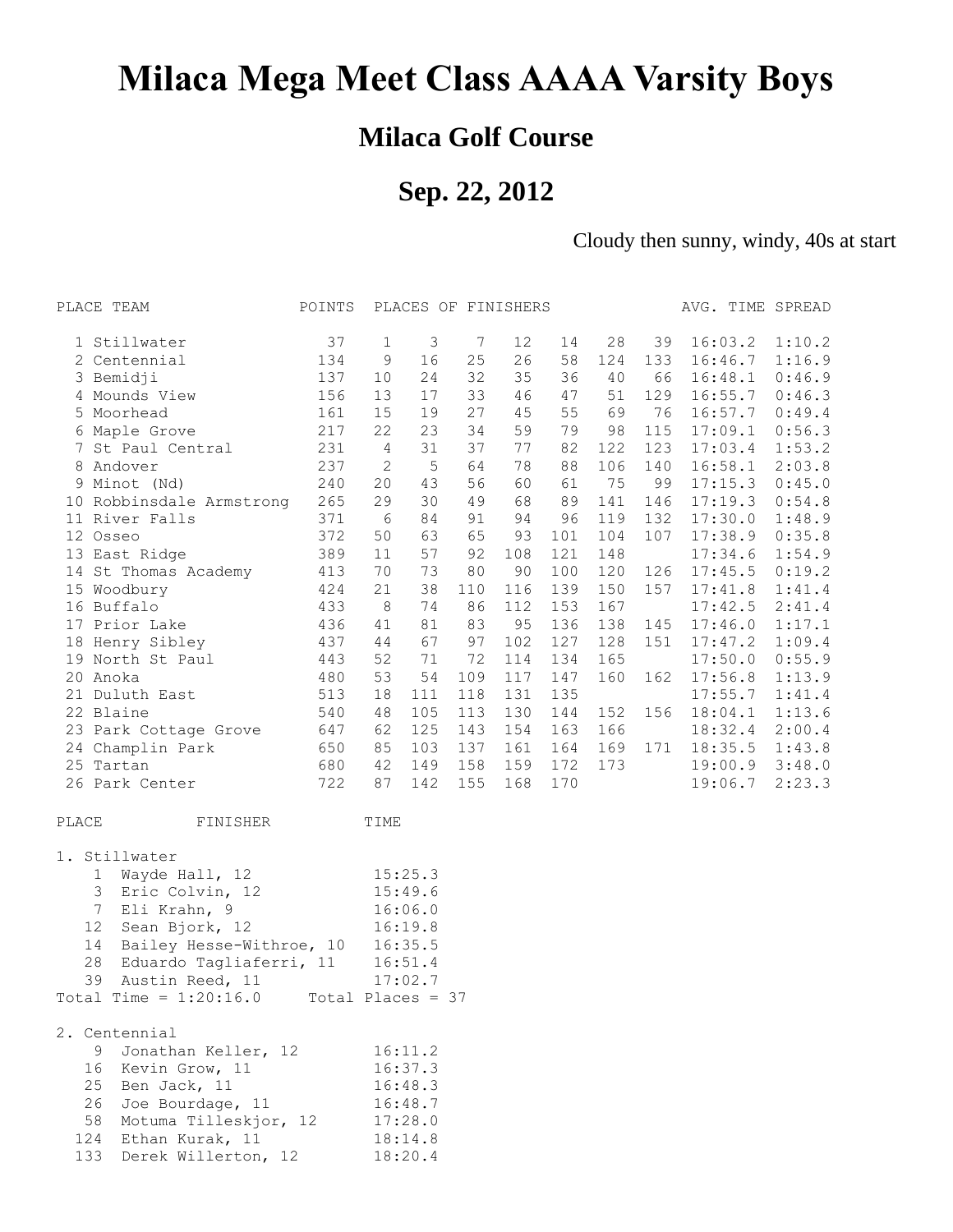Total Time =  $1:23:53.3$  Total Places = 134 3. Bemidji 10 Sam Carlson, 11 16:13.8 24 Elias Hendrickson, 12 16:48.2 32 Seth Neubeck, 11 16:57.8 35 Adam Lewis, 12 16:59.8 36 Billy Freyholtz, 10 17:00.7 40 Kyle Sagedahl, 12 17:03.5 66 Cody Freyholtz, 11 17:33.6 Total Time =  $1:24:00.2$  Total Places = 137 4. Mounds View 13 Andre Hessini, 11 16:30.2 17 Michael Hoff, 11 16:38.9 33 Thomas Wentworth, 12 16:57.8 46 Noah Pilgrim, 11 17:15.2 47 Matt Anderson, 11 17:16.4 51 Ryan Plasencia, 11 17:24.8 129 Tony Duchenes, 11 18:18.9 Total Time =  $1:24:38.3$  Total Places = 156 5. Moorhead 15 Matthew Lillehaugen, 12 16:36.4 19 Ezra Olson, 12 16:44.1 27 Josh Young, 11 16:50.4 45 Jarrett Jenni, 12 17:11.5 55 Sam Benson, 12 17:25.8 69 Luke Lillehaugen, 10 17:37.1 76 Hunter Zbasnik, 10 17:40.9 Total Time =  $1:24:48.2$  Total Places = 161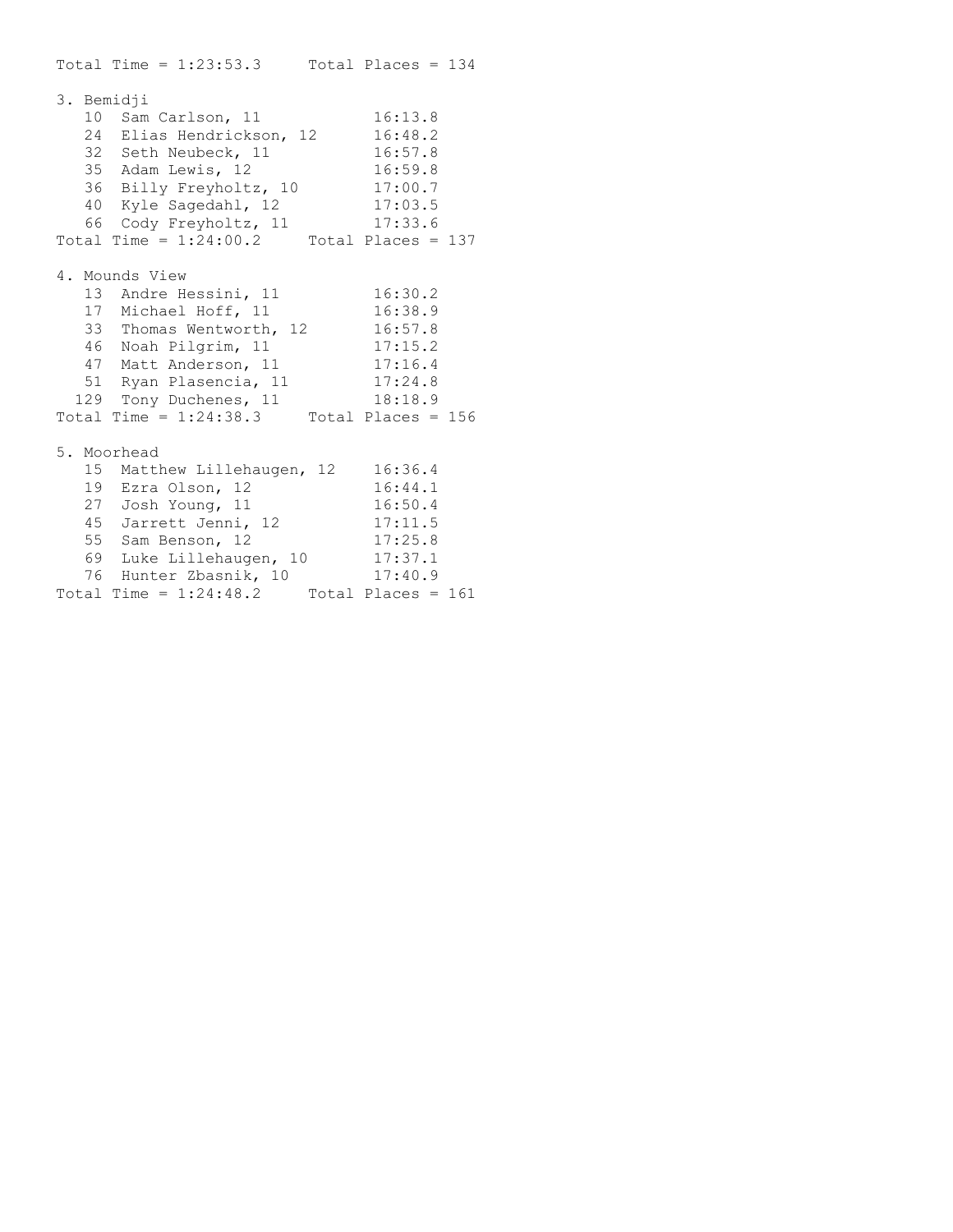# **Milaca Mega Meet JV Boys**

## **Milaca Golf Course**

## **Sep. 22, 2012**

#### Cloudy then sunny, windy, 40s at start Results by Apple Raceberry JaM

|    | PLACE TEAM               | POINTS |     | PLACES OF FINISHERS |     |     |     |     |     | AVG. TIME SPREAD |      |
|----|--------------------------|--------|-----|---------------------|-----|-----|-----|-----|-----|------------------|------|
|    | 1 Stillwater             | 22     | 1   | 2                   | 3   | 6   | 10  | 11  | 22  | 17:27            | 0:49 |
|    | 2 Mounds View            | 68     | 8   | 9                   | 14  | 17  | 20  | 21  | 28  | 17:53            | 0:25 |
|    | 3 Perham                 | 84     | 5   | 12                  | 13  | 19  | 35  | 37  | 40  | 18:00            | 1:02 |
|    | 4 East Ridge             | 147    | 15  | 18                  | 30  | 38  | 46  | 57  | 83  | 18:23            | 0:50 |
|    | 5 Bemidji                | 242    | 16  | 34                  | 44  | 51  | 97  | 115 | 164 | 18:47            | 1:39 |
| 6  | Sartell-St Stephen       | 298    | 25  | 36                  | 67  | 76  | 94  | 139 | 217 | 19:01            | 1:20 |
| 7  | Chaska                   | 306    | 26  | 33                  | 62  | 85  | 100 | 137 | 214 | 19:01            | 1:20 |
| 8  | Blaine                   | 325    | 4   | 53                  | 66  | 91  | 111 | 136 | 142 | 19:01            | 2:18 |
|    | Duluth East              | 331    | 24  | 39                  | 74  | 88  | 106 | 113 | 119 | 19:05            | 1:26 |
| 10 | Andover                  | 362    | 29  | 32                  | 55  | 114 | 132 | 153 | 156 | 19:10            | 1:39 |
| 11 | St Thomas Academy        | 372    | 42  | 49                  | 59  | 65  | 157 | 244 | 286 | 19:15            | 1:41 |
|    | 12 Woodbury              | 378    | 58  | 60                  | 75  | 84  | 101 | 107 | 118 | 19:19            | 0:39 |
| 13 | Moorhead                 | 409    | 27  | 31                  | 99  | 102 | 150 | 166 | 185 | 19:18            | 1:53 |
| 14 | Maple Grove              | 428    | 56  | 61                  | 77  | 93  | 141 | 225 | 238 | 19:27            | 1:10 |
|    | 15 Academy of HolyAngels | 445    | 71  | 72                  | 90  | 96  | 116 | 117 | 120 | 19:30            | 0:37 |
|    | 16 Centennial            | 462    | 41  | 50                  | 68  | 148 | 155 | 209 | 220 | 19:29            | 1:41 |
| 17 | LongPrairie-GreyEagle    | 479    | 45  | 81                  | 104 | 122 | 127 | 149 | 171 | 19:35            | 1:12 |
| 18 | St Cloud Cathedral       | 497    | 23  | 47                  | 129 | 138 | 160 | 165 | 193 | 19:33            | 2:12 |
|    | 19 Hutchinson            | 521    | 43  | 69                  | 109 | 123 | 177 | 178 | 195 | 19:41            | 1:51 |
|    | 20 Austin                | 542    | 54  | 82                  | 86  | 159 | 161 | 172 | 174 | 19:46            | 1:27 |
|    | 21 Redwood Valley        | 575    | 52  | 63                  | 134 | 144 | 182 | 197 | 216 | 19:49            | 1:43 |
|    | 22 Minot (Nd)            | 595    | 48  | 73                  | 98  | 143 | 233 | 239 |     | 19:54            | 2:40 |
| 23 | Grand Forks Central      | 621    | 87  | 89                  | 112 | 135 | 198 | 201 | 260 | 19:58            | 1:26 |
| 24 | Orono                    | 706    | 64  | 80                  | 169 | 187 | 206 |     |     | 20:10            | 1:53 |
|    | 25 Robbinsdale Armstrong | 723    | 70  | 126                 | 145 | 180 | 202 | 208 |     | 20:13            | 1:43 |
| 26 | Detroit Lakes            | 731    | 92  | 133                 | 163 | 170 | 173 | 199 | 223 | 20:17            | 1:01 |
|    | 27 Henry Sibley          | 795    | 79  | 108                 | 121 | 212 | 275 | 284 |     | 20:44            | 4:05 |
|    | 28 Benilde-St Margaret's | 828    | 105 | 124                 | 147 | 221 | 231 | 232 | 277 | 20:31            | 1:43 |
| 29 | Shanley                  | 838    | 95  | 158                 | 176 | 183 | 226 | 269 |     | 20:32            | 1:43 |
| 30 | Trinity River Ridge      | 861    | 146 | 167                 | 179 | 181 | 188 | 255 | 271 | 20:34            | 0:32 |
|    | 31 Park Cottage Grove    | 887    | 7   | 103                 | 246 | 265 | 266 |     |     | 21:04            | 5:20 |
|    | 32 North Branch          | 895    | 128 | 130                 | 168 | 184 | 285 |     |     | 21:20            | 5:21 |
| 33 | St Cloud Tech            | 905    | 151 | 152                 | 186 | 189 | 227 | 241 | 257 | 20:41            | 1:05 |
|    | 34 Anoka                 | 930    | 78  | 140                 | 234 | 235 | 243 |     |     | 20:53            | 2:26 |
| 35 | Byron                    | 991    | 110 | 190                 | 196 | 247 | 248 |     |     | 21:08            | 2:21 |
|    | 36 St James              | 1008   | 162 | 194                 | 205 | 207 | 240 | 250 | 259 | 21:00            | 1:12 |
|    | 37 Mora                  | 1014   | 175 | 192                 | 200 | 210 | 237 | 279 |     | 21:00            | 0:59 |
|    | 38 Grand Forks Red River | 1114   | 131 | 203                 | 245 | 261 | 274 |     |     | 21:52            | 3:24 |
|    | 39 Fairmont              | 1126   | 191 | 204                 | 219 | 236 | 276 |     |     | 21:38            | 2:53 |
|    | 40 CookCounty-TwoHarbors | 1147   | 211 | 222                 | 228 | 230 | 256 | 268 |     | 21:31            | 1:27 |
|    | 41 Martin County West    | 1163   | 154 | 213                 | 229 | 280 | 287 |     |     | 22:29            | 5:16 |
|    | 42 Delano                | 1172   | 125 | 242                 | 251 | 273 | 281 |     |     | 22:23            | 4:24 |
|    | 43 Virginia              | 1207   | 218 | 224                 | 249 | 254 | 262 | 283 | 289 | 21:59            | 1:38 |
|    | 44 Park Center           | 1247   | 215 | 252                 | 253 | 263 | 264 | 270 | 272 | 22:21            | 1:44 |
|    | 45 MarshallSchool Duluth | 1373   | 258 | 267                 | 278 | 282 | 288 |     |     | 24:14            | 4:16 |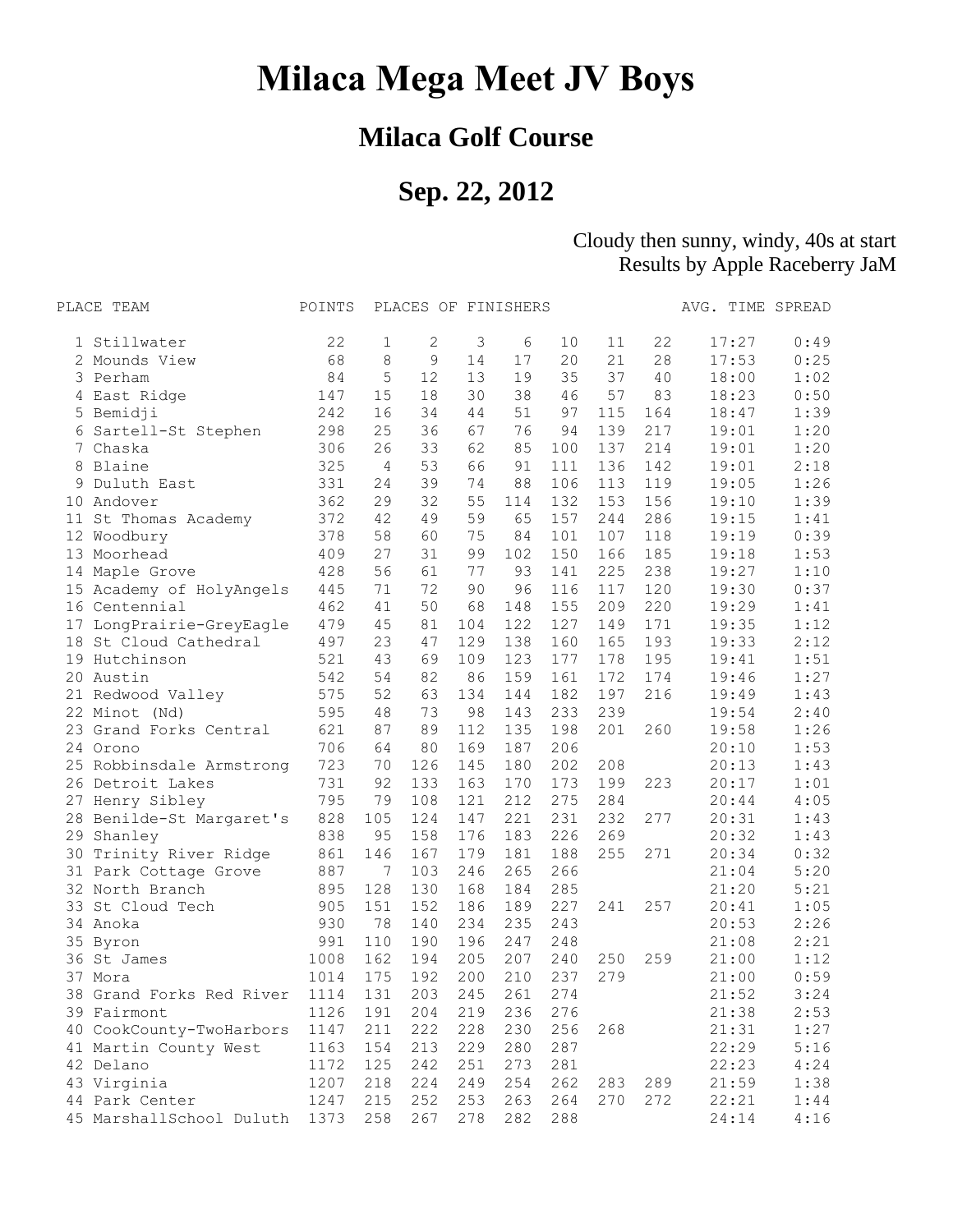```
1. Stillwater
1 Matt Fronczak, 12 17:02
2 Matt Thomas, 11 17:16
3 Coco Molloco, 12 17:28
 6 Paul Larson, 12 17:35 
10 Zach Bigaouette, 12 17:51
11 Chase Johnson, 11 17:54
22 Sam Metzger, 11 18:11
Total Time = 1:27:12 Total Places = 22
2. Mounds View
8 Nik Randle, 12 17:41
9 Nik Randle, 12 17:42
14 Joey Kasier, 12 17:57
17 Elliot Gehl, 12 18:00
20 Peter Olson, 12 18:06
21 Dalton Pauley, 11 18:10
28 Casey Reimer, 11 18:25
Total Time = 1:29:24 Total Places = 68
3. Perham
5 Mark Huebsch, 12 17:33
 12 Tanner Monson, 10 17:54 
13 Tyler Fudge, 9 17:55
19 Kanyon Edvall, 10 18:05
35 Leighton Covington, 11 18:35
 37 Juan Martinez, 10 18:35 
40 Hunter Salathe, 11 18:38
Total Time = 1:30:00 Total Places = 84 47 Max Wang, 12 18:46 Mounds View
```

| 55  | Morgan Masters, 12  | 18:51 | Mounds View |
|-----|---------------------|-------|-------------|
| 66  | Ben Shuldes, 11     | 19:03 | Mounds View |
| 69  | Noah Pilgrim, 11    | 19:03 | Mounds View |
| 70  | Jacob Lindmark, 11  | 19:03 | Mounds View |
| 72  | Tucker LeBow, 12    | 19:04 | Mounds View |
| 105 | Danny Stoltman, 12  | 19:32 | Mounds View |
| 187 | Zach Mohlenhoff, 12 | 20:17 | Mounds View |
| 192 | Jon Remus, 11       | 20:18 | Mounds View |
| 329 | Zach Litzinger, 11  | 21:27 | Mounds View |
| 367 | Kobi Endrizzi, 11   | 21:59 | Mounds View |
| 371 | Thomas Rauch, 11    | 22:01 | Mounds View |
| 413 | Nathan Kaeter, 12   | 22:46 | Mounds View |
| 516 | Patrick Carver, 12  | 27:54 | Mounds View |
|     |                     |       |             |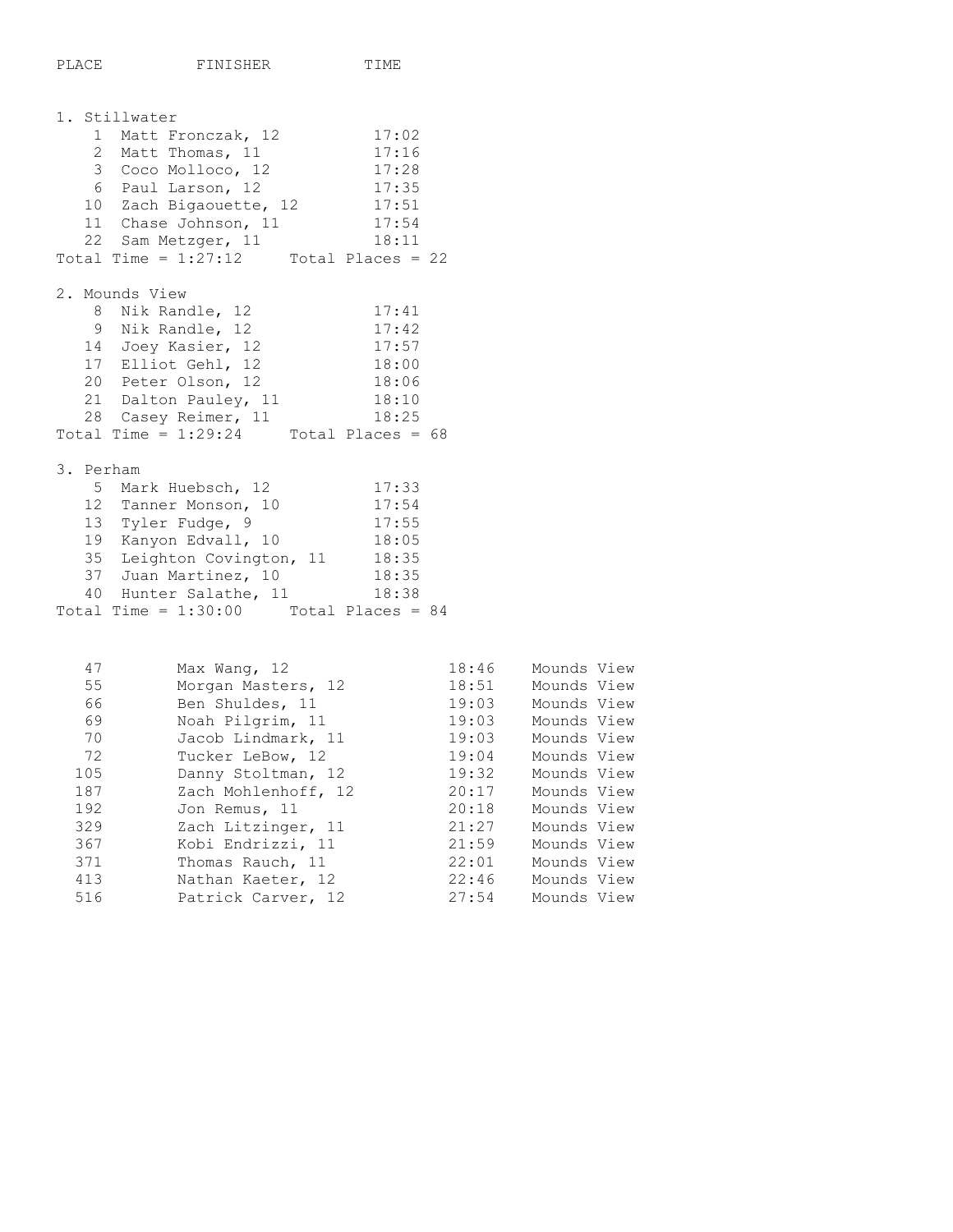# **Milaca Mega Meet 10th Grade Boys**

### **Milaca Golf Course**

### **Sep. 22, 2012**

#### Cloudy then sunny, windy, 40s at start Results by Apple Raceberry JaM

Use the Find option of your Web Browser to find the performance of a specific individual or team.

#### [Click here](http://www.raceberryjam.com/2012/milacavgirls10.html) for data on girls

| PLACE TEAM               | POINTS              |                |                 | PLACES OF FINISHERS |     |     |     |     | AVG. TIME SPREAD |                 |
|--------------------------|---------------------|----------------|-----------------|---------------------|-----|-----|-----|-----|------------------|-----------------|
| 1 Stillwater             | 55                  | 6              | $7\phantom{.0}$ | 8                   | 16  | 18  | 24  | 29  | 17:42.1          | 0:54.0          |
| 2 Buffalo                | 76                  | $\mathbf{2}$   | 15              | 17                  | 20  | 22  | 45  | 46  | 17:51.4          | 1:32.3          |
| 3 Centennial             | 126                 | 3              | $\mathcal{G}$   | 13                  | 35  | 66  | 81  | 120 | 18:17.1          | 2:43.0          |
| 4 Mounds View            | 129                 | 11             | 14              | 21                  | 27  | 56  | 57  | 71  | 18:22.1          | 1:50.3          |
| 5 Osseo                  | 172                 | 10             | 19              | 40                  | 41  | 62  | 63  | 97  | 18:45.3          | 2:03.9          |
| 6 Holy Family Catholic   | 229                 | $\overline{4}$ | 33              | 34                  | 42  | 116 | 117 |     | 19:04.4          | 4:22.4          |
| 7 Minot (Nd)             | 288                 | 23             | 28              | 72                  | 78  | 87  | 93  | 108 | 19:29.4          | 2:08.4          |
| 8* Prior Lake            | 297                 | 39             | 54              | 59                  | 60  | 85  |     |     | 19:41.6          | 1:25.2          |
| 9* Sartell-St Stephen    | 297                 | 32             | 36              | 67                  | 80  | 82  |     |     | 19:37.6          | 1:38.5          |
| 10 St Thomas Academy     | 301                 | 44             | 49              | 55                  | 58  | 95  | 99  | 109 | 19:39.3          | 1:28.9          |
| 11 Jordan                | 323                 | 37             | 43              | 50                  | 90  | 103 |     |     | 19:45.3          | 1:48.7          |
| 12 East Ridge            | 328                 | 25             | 61              | 75                  | 83  | 84  | 88  | 111 | 19:48.4          | 1:58.7          |
| 13 Rush City             | 369                 | 30             | 69              | 76                  | 94  | 100 |     |     | 19:59.4          | 2:07.1          |
| 14 Big Lake              | 390                 | $\mathbf{1}$   | 26              | 106                 | 125 | 132 | 143 |     |                  | 16:42.5 22:08.9 |
| 15* Maple River          | 408                 | 38             | 89              | 91                  | 92  | 98  | 112 |     | 20:15.8          | 1:39.9          |
| 16* St Cloud Cathedral   | 408                 | 12             | 47              | 77                  | 134 | 138 | 144 |     | 20:25.9          | 4:50.6          |
| 17 SpringLkPk/St Anthony | 449                 | 52             | 53              | 101                 | 115 | 128 | 142 | 150 | 20:39.3          | 2:31.5          |
| 18 Milaca                | 465                 | 48             | 51              | 105                 | 124 | 137 |     |     | 20:48.6          | 3:12.7          |
| 19 North Branch          | 503                 | - 5            | 110             | 119                 | 123 | 146 |     |     | 21:10.2          | 6:33.7          |
| 20 St James              | 510                 | 70             | 74              | 113                 | 126 | 127 | 135 | 139 | 21:04.8          | 2:01.1          |
| 21 St Cloud Apollo       | 511                 | 31             | 79              | 104                 | 145 | 152 | 154 |     | 21:33.3          | 6:03.7          |
| 22 Austin                | 546                 | 86             | 102             | 107                 | 122 | 129 | 130 | 131 | 21:12.9          | 1:32.1          |
| 23 Pine City             | 547                 | 65             | 96              | 114                 | 121 | 151 |     |     | 21:39.0          | 4:36.5          |
| 24 New London-Spicer     | 549                 | 64             | 68              | 136                 | 140 | 141 |     |     | 21:42.4          | 3:19.8          |
| 25 Park Cottage Grove    | 619                 | 73             | 118             | 133                 | 147 | 148 | 149 | 153 | 22:23.3          | 3:56.5          |
| Individuals              |                     |                |                 |                     |     |     |     |     |                  |                 |
| PLACE<br>FINISHER        |                     | TIME           |                 |                     |     |     |     |     |                  |                 |
| 1. Stillwater            |                     |                |                 |                     |     |     |     |     |                  |                 |
| 6<br>Allen Burbach, 10   |                     |                | 17:16.1         |                     |     |     |     |     |                  |                 |
| 7<br>Alex Percival, 10   |                     |                | 17:29.1         |                     |     |     |     |     |                  |                 |
| 8<br>Kiki Molloco, 11    |                     |                | 17:38.2         |                     |     |     |     |     |                  |                 |
| 16<br>Brennan Roby, 10   |                     |                | 17:57.1         |                     |     |     |     |     |                  |                 |
| 18<br>Josh Daum, 10      |                     |                | 18:10.1         |                     |     |     |     |     |                  |                 |
| 24<br>David Felsch, 10   |                     |                | 18:23.5         |                     |     |     |     |     |                  |                 |
| 29<br>Arthur Seeb, 10    |                     |                | 18:28.1         |                     |     |     |     |     |                  |                 |
| Total Time = $1:28:30.5$ | Total Places = $55$ |                |                 |                     |     |     |     |     |                  |                 |
| 2. Buffalo               |                     |                |                 |                     |     |     |     |     |                  |                 |
| 2<br>Frank Graham, 10    |                     |                | 16:45.4         |                     |     |     |     |     |                  |                 |
| 15<br>Ethan Hosey, 10    |                     |                | 17:56.7         |                     |     |     |     |     |                  |                 |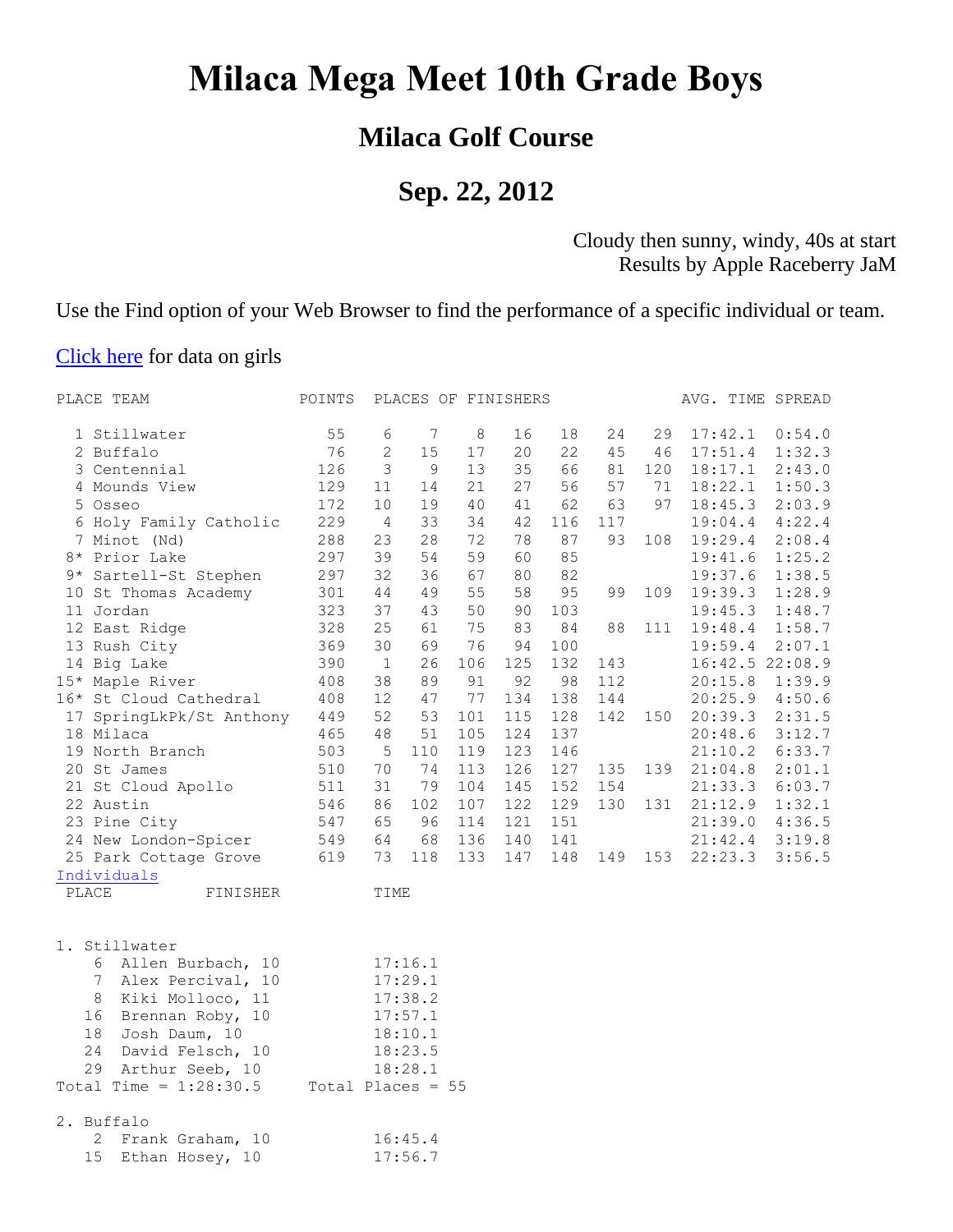17 Reed Morehouse, 10 18:03.8 20 Clayton Decker, 10 18:13.2 22 Andrew Christensen, 10 18:17.7 45 Zeke Braillier, 10 19:07.9 46 Jacob Lynch, 10 19:12.8 Total Time =  $1:29:16.6$  Total Places = 76 3. Centennial 3 Cole Arends, 10 17:10.9 9 Devin Fritz, 10 17:42.6 13 Aschalew Tilleskjor, 10 17:47.0 35 Mike Ernster, 10 18:51.0 66 Adam Long, 10 19:53.9 81 Thomas Cessna, 10 20:17.1 120 Henri Swanson, 10 21:49.2 Total Time =  $1:31:25.3$  Total Places =  $126$ 4. Mounds View 11 Mark Sheldon, 10 17:46.0 14 Devon McDonald, 10 17:48.0 21 Ben Carpenter, 10 18:13.3 27 Ben Snuggerud, 10 18:26.9 56 Sean Wentworth, 10 19:36.3 57 Patrick Ongaro, 10 19:36.3 71 Graham Fieberger, 11 19:59.6 Total Time = 1:31:50.3 Total Places = 129 5. Osseo 10 Mitch Cramer, 10 17:43.4 19 Luc Robichaud, 10 18:11.1 40 Carter Eich, 10 19:01.8 41 Carson Brolsma, 10 19:02.7 62 Ben Miller, 10 19:47.3 63 Connor Hagen, 10 19:48.6 97 Matt Berg, 10 20:40.2 Total Time =  $1:33:46.2$  Total Places = 172 119 Sam McGinnity, 9 20:08.1 Mounds View 193 Aaron Gehl, 10 21:38.0 Mounds View

 255 Jake Petersen, 10 23:21.2 Mounds View 286 Alex Sederberg, 9 26:45.7 Mounds View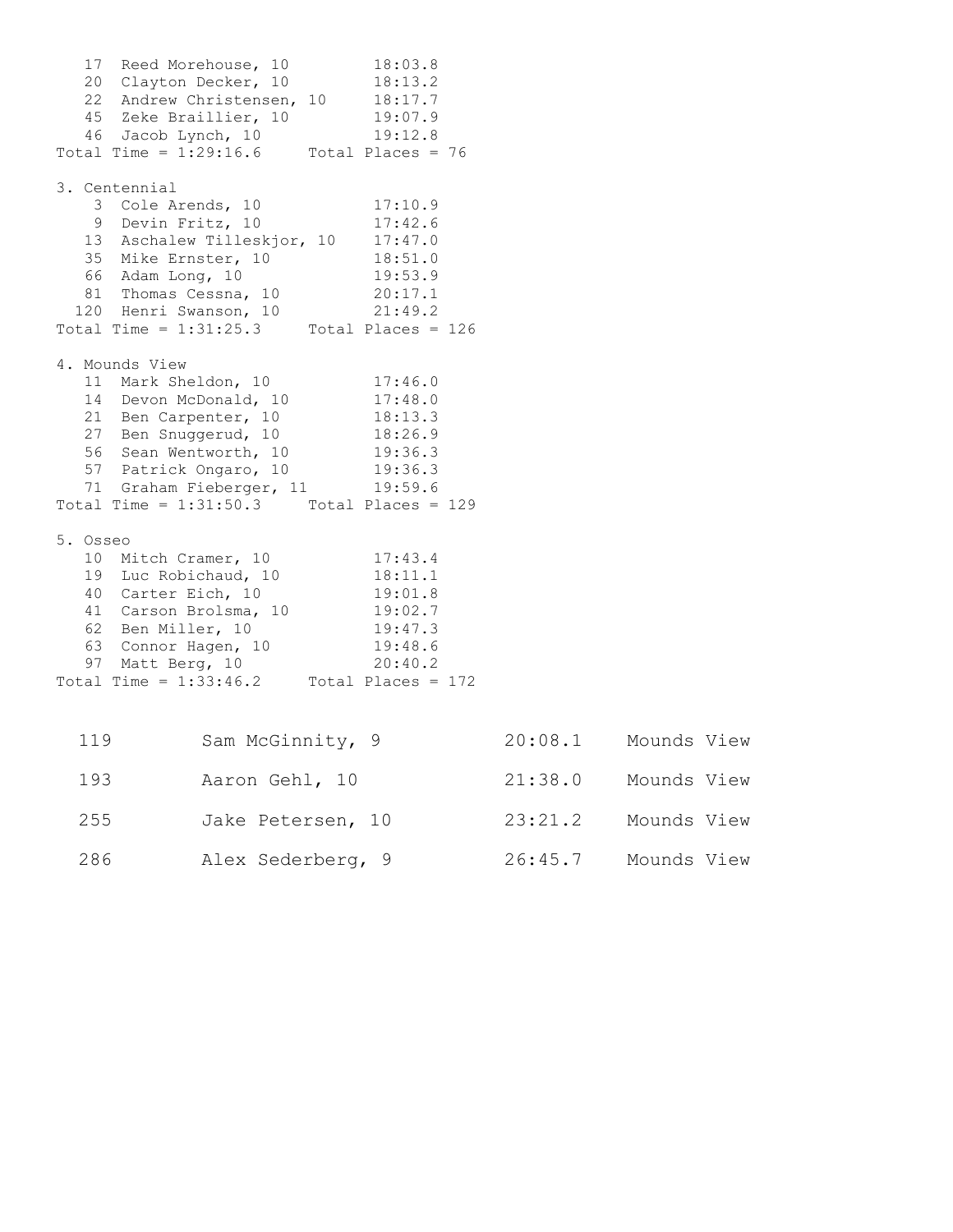# **Milaca Mega Meet 9th Grade Boys**

### **Milaca Golf Course**

## **Sep. 22, 2012**

#### Cloudy then sunny, windy, 40s at start Results by Apple Raceberry JaM

| PLACE TEAM                     | POINTS              |                |              | PLACES OF FINISHERS |     |     |     |     | AVG. TIME SPREAD |        |
|--------------------------------|---------------------|----------------|--------------|---------------------|-----|-----|-----|-----|------------------|--------|
| 1 Stillwater                   | 72                  | 1              | $\mathbf{2}$ | 3                   | 26  | 40  | 63  | 76  | 18:08.9          | 1:43.9 |
| 2 Moorhead                     | 74                  | 5              | 10           | 14                  | 17  | 28  | 62  | 64  | 18:20.6          | 0:53.8 |
| 3 Minot (Nd)                   | 151                 | $\mathsf 9$    | 15           | 22                  | 49  | 56  | 68  | 88  | 18:51.2          | 1:31.2 |
| 4 Champlin Park                | 174                 | 12             | 13           | 31                  | 45  | 73  | 94  | 147 | 18:59.3          | 1:44.1 |
| 5 Foley                        | 228                 | 18             | 20           | 29                  | 48  | 113 | 131 |     | 19:23.3          | 2:53.7 |
| 6 Prior Lake                   | 230                 | 25             | 42           | 43                  | 55  | 65  | 70  | 72  | 19:22.2          | 0:58.2 |
| 7 East Ridge                   | 245                 | 8              | 33           | 60                  | 69  | 75  | 80  | 89  | 19:20.6          | 1:58.5 |
| 8 Duluth East                  | 263                 | 11             | 35           | 57                  | 77  | 83  | 110 | 114 | 19:26.9          | 2:02.0 |
| 9 Mounds View                  | 267                 | $\overline{7}$ | 38           | 44                  | 82  | 96  | 120 | 137 | 19:30.5          | 2:45.6 |
| 10 Sartell-St Stephen          | 290                 | 23             | 52           | 53                  | 54  | 108 | 115 | 141 | 19:44.6          | 2:34.3 |
| 11 OtterTail Central           | 291                 | -4             | 19           | 51                  | 87  | 130 | 138 | 146 | 19:40.0          | 4:10.4 |
| 12 Osseo                       | 312                 | 36             | 46           | 59                  | 79  | 92  | 104 | 125 | 19:48.1          | 1:27.5 |
| 13 Lcwm/N                      | 345                 | 6              | 50           | 74                  | 103 | 112 | 117 | 152 | 19:58.1          | 3:23.2 |
| 14 Maple Grove                 | 365                 | 32             | 71           | 78                  | 85  | 99  |     |     | 20:03.0          | 1:47.6 |
| 15 Robbinsdale Armstrong       | 366                 | 21             | 47           | 67                  | 107 | 124 | 139 | 144 | 20:12.4          | 3:13.0 |
| 16 Anoka                       | 416                 | 41             | 66           | 81                  | 105 | 123 | 134 | 136 | 20:24.4          | 2:31.6 |
| 17* Pine City                  | 427                 | 24             | 37           | 118                 | 122 | 126 | 140 | 148 | 20:37.7          | 3:10.0 |
| 18* St Cloud Cathedral         | 427                 | 16             | 84           | 91                  | 109 | 127 | 151 |     | 20:28.4          | 3:30.3 |
| 19 Benilde-St Margaret's       | 447                 | 27             | 98           | 100                 | 101 | 121 | 132 | 135 | 20:37.6          | 2:52.1 |
| 20 Zimmerman                   | 453                 | 30             | 58           | 61                  | 149 | 155 |     |     | 21:43.8          | 7:04.8 |
| 21 Chisago Lakes Area          | 465                 | 34             | 90           | 106                 | 116 | 119 |     |     | 20:45.2          | 2:25.4 |
| 22 St Paul Central             | 496                 | 39             | 93           | 97                  | 111 | 156 |     |     | 21:37.7          | 6:59.8 |
| 23 North St Paul               | 540                 | 86             | 95           | 102                 | 128 | 129 | 143 | 150 | 21:10.1          | 1:43.0 |
| 24 Jordan                      | 727                 | 133            | 142          | 145                 | 153 | 154 |     |     | 23:52.1          | 3:42.2 |
| FINISHER<br>PLACE              |                     | TIME           |              |                     |     |     |     |     |                  |        |
| 1. Stillwater                  |                     |                |              |                     |     |     |     |     |                  |        |
| Tim Koenning, 9<br>1           |                     |                | 17:31.1      |                     |     |     |     |     |                  |        |
| $\mathbf{2}$<br>Sam Hanson, 9  |                     |                | 17:34.4      |                     |     |     |     |     |                  |        |
| 3<br>Nick Yokanovich, 9        |                     |                | 17:35.3      |                     |     |     |     |     |                  |        |
| 26<br>Jonathan Breckheimer, 9  |                     |                | 18:48.6      |                     |     |     |     |     |                  |        |
| 40<br>Henry Seeb, 9            |                     |                | 19:15.0      |                     |     |     |     |     |                  |        |
| 63<br>Cooper Hanson, 9         |                     |                | 19:44.6      |                     |     |     |     |     |                  |        |
| Jake Kennedy, 9<br>76          |                     |                | 20:03.5      |                     |     |     |     |     |                  |        |
| Total Time = $1:30:44.2$       | Total Places = $72$ |                |              |                     |     |     |     |     |                  |        |
| 2. Moorhead                    |                     |                |              |                     |     |     |     |     |                  |        |
| 5<br>Jamison Allen, 9          |                     |                | 17:57.5      |                     |     |     |     |     |                  |        |
| 10<br>Abdishakur Banade, 9     |                     |                | 18:07.9      |                     |     |     |     |     |                  |        |
| 14<br>Eric Wicklund, 9         |                     |                | 18:18.2      |                     |     |     |     |     |                  |        |
| 17<br>Elijah Herrick, 9        |                     |                | 18:28.1      |                     |     |     |     |     |                  |        |
| 28<br>Patrick O'Connor, 9      |                     |                | 18:51.2      |                     |     |     |     |     |                  |        |
| 62<br>Joseph Thibert, 9        |                     |                | 19:44.3      |                     |     |     |     |     |                  |        |
| Christopher Fugelstad, 9<br>64 |                     |                | 19:45.9      |                     |     |     |     |     |                  |        |
| Total Time = $1:31:42.7$       | Total Places = $74$ |                |              |                     |     |     |     |     |                  |        |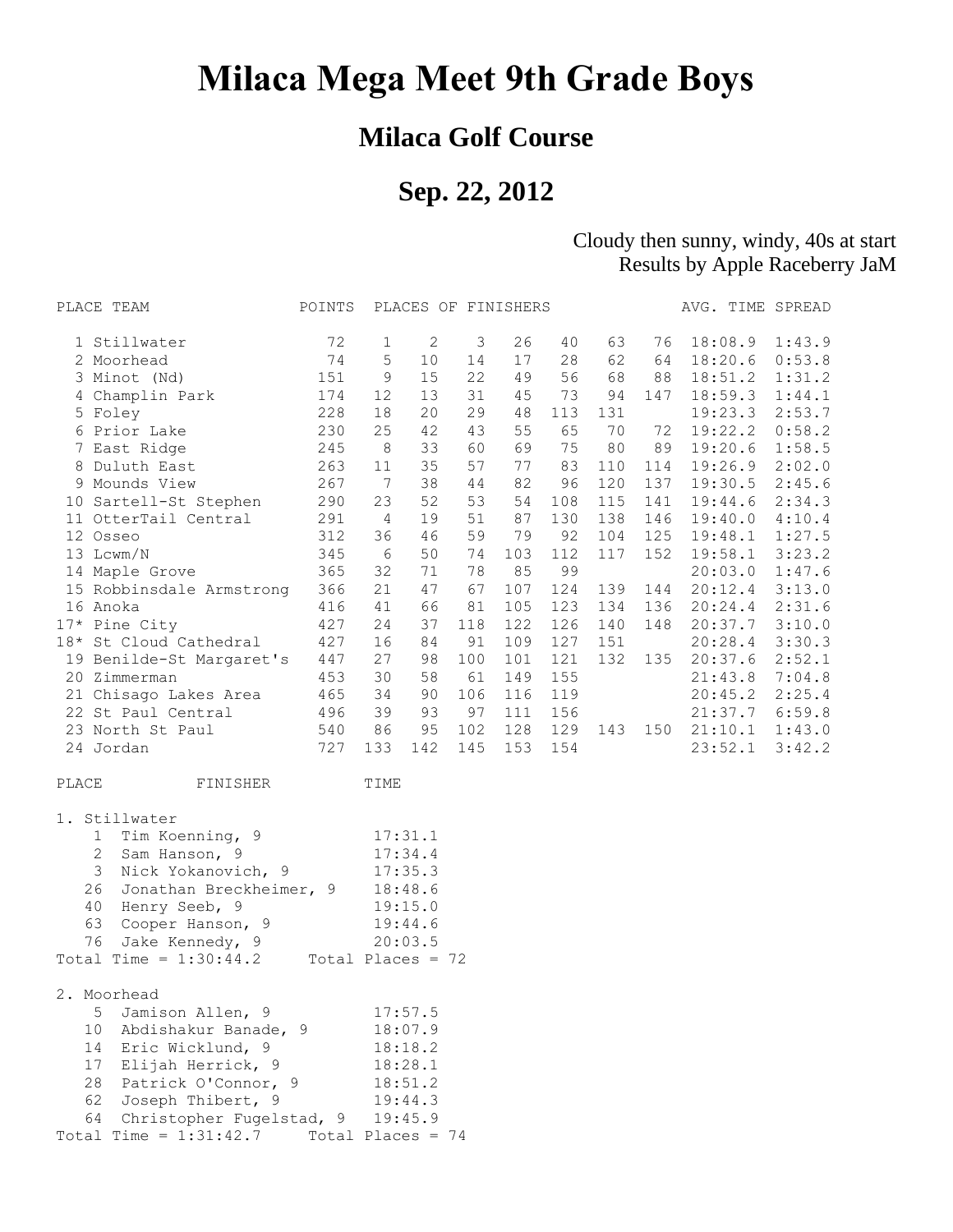3. Minot (Nd) 9 Ben Opozda, 9 18:05.7 15 Harrison Foltz, 9 18:23.3 22 Peter Folk, 9 18:41.4 49 Jamison Baier, 9 19:29.2 56 Olsen Pancoast, 9 19:36.8 68 Douglas Angell, 9 19:50.2 88 Austin Keller, 9 20:21.6 Total Time =  $1:34:16.0$  Total Places = 151 4. Champlin Park 12 Aaron Kloeppner, 9 18:15.3 13 Dmitry Bierker, 9 18:16.2 31 Michael Volk, 9 19:02.9 45 Steffan Okorafor, 9 19:22.7 73 Jack Kusnierek, 9 19:59.3 94 Jack Barthold, 9 20:40.0 147 Andrew Knoll, 9 23:44.8 Total Time =  $1:34:56.2$  Total Places = 174 5. Foley 18 Taylor Jurek, 9 18:30.7 20 Joe Bastian, 9 18:38.9 29 Spencer Elwell, 9 18:53.5 48 Kyle Metzger, 9 19:29.0 113 Seth Volonnino, 9 21:24.4 131 Terrel Monnier, 9 22:02.6 Total Time =  $1:36:56.2$  Total Places =  $228$ 6. Prior Lake 25 Trenton Galloway, 9 18:48.0 42 Charlie McIntrye, 9 19:19.3 43 Alex Saad, 9 19:22.2 55 Sam Mader, 9 19:35.4 65 Tate Rodine, 9 19:46.1 70 Sayed Rahmani, 9 19:55.8 72 Marco Freeze, 9 19:57.8 Total Time =  $1:36:50.9$  Total Places =  $230$ 7. East Ridge 8 Anthony Cauthorn, 9 18:01.6 33 Nathan Strom, 9 19:06.6 60 Jack Standal, 9 19:43.5 69 Wescott Bixby, 9 19:51.3 75 Sam Phipps, 9 20:00.0 80 Jacob Fabro, 9 20:09.7 89 Evan Anderson, 9 20:22.0 Total Time =  $1:36:42.7$  Total Places = 245 8. Duluth East 11 Jackson Churchill, 9 18:10.2 35 Jonathon Laughlin, 9 19:08.2 57 Daniel Dylla, 9 19:36.9 77 Collin Dott, 9 20:07.0 83 Will Johnson, 9 20:12.1 110 Grant Wickman, 9 21:20.6 114 Zach Marble, 9 21:25.9 Total Time =  $1:37:14.3$  Total Places =  $263$ 9. Mounds View 7 Alex Plasencia, 9 18:01.5 38 Jay Willenson, 9 19:10.3 44 Hans Adamsson, 9 19:22.6